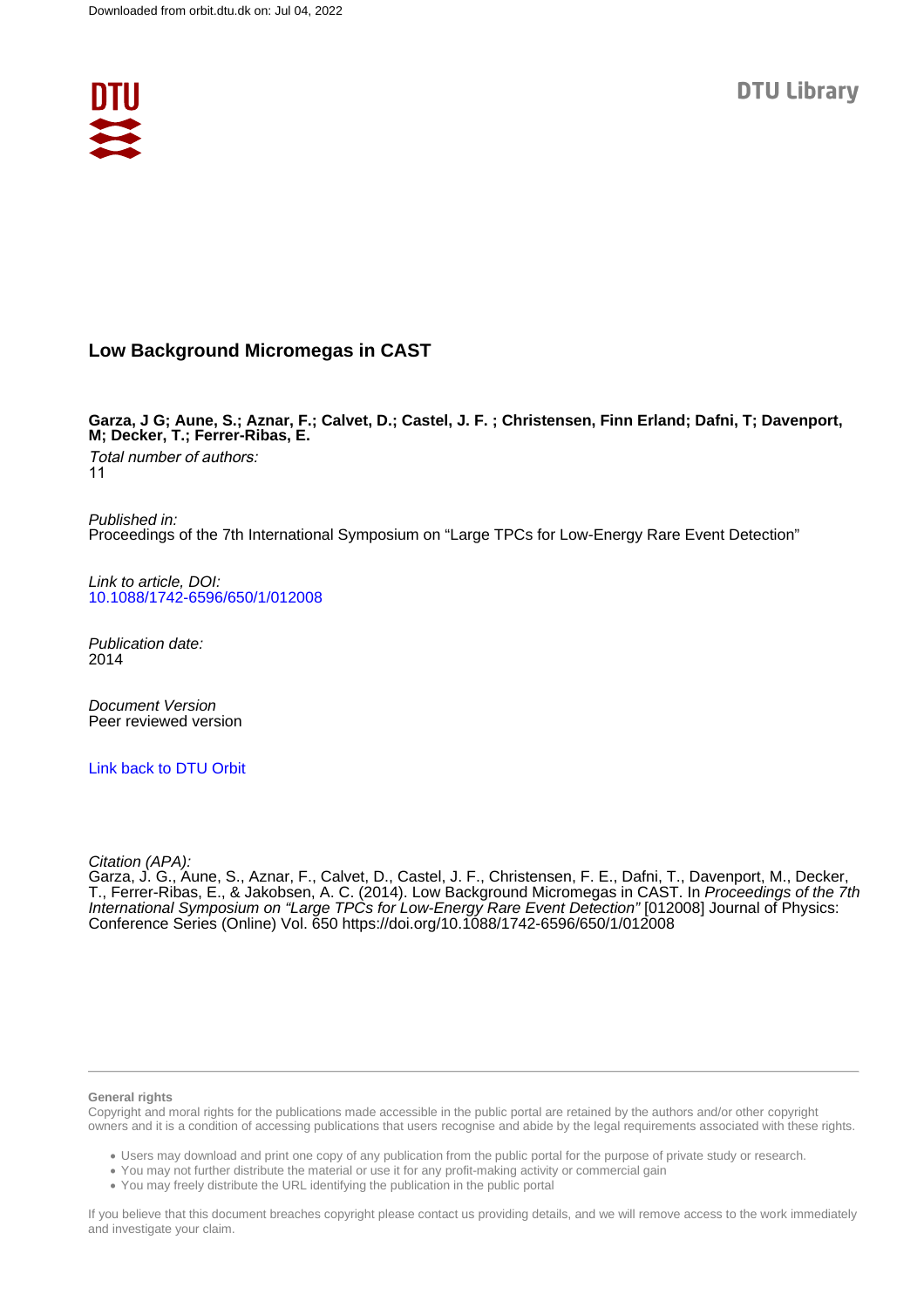# Low Background Micromegas in CAST

 $J G Garza<sup>1</sup>, S Aune<sup>2</sup>, F Aznar<sup>1,7</sup>, D Calvet<sup>2</sup>, J F Castel<sup>1</sup>,$  $J G Garza<sup>1</sup>, S Aune<sup>2</sup>, F Aznar<sup>1,7</sup>, D Calvet<sup>2</sup>, J F Castel<sup>1</sup>,$  $J G Garza<sup>1</sup>, S Aune<sup>2</sup>, F Aznar<sup>1,7</sup>, D Calvet<sup>2</sup>, J F Castel<sup>1</sup>,$ 

F E Christensen<sup>4</sup>, T Dafni<sup>1</sup>, M Davenport<sup>5</sup>, T Decker<sup>3</sup>,

E Ferrer-Ribas<sup>2</sup>, J Galán<sup>2</sup>, J A García<sup>1</sup>, I Giomataris<sup>2</sup>, R M Hill<sup>3</sup>,

F J Iguaz<sup>1</sup>, I G Irastorza<sup>1</sup>, A C Jakobsen<sup>4</sup>, D Jourde<sup>2</sup>, H Mirallas<sup>1</sup>,

I Ortega $^{1,8},$  $^{1,8},$  $^{1,8},$  T Papaevangelou $^2,$  M J Pivovaroff $^3,$  J Ruz $^3,$  A Tomás $^{1,9},$  $^{1,9},$  $^{1,9},$ T Vafeiadis<sup>5</sup>, J K Vogel<sup>3</sup>

 $1$  Grupo de Física Nuclear y Astropartículas, University of Zaragoza, Zaragoza, Spain

2 Irfu, CEA, Centre de Saclay, Gif sur Yvette, France

<sup>3</sup> Lawrence Livermore National Laboratory, Livermore, CA, USA

<sup>4</sup> Technical University of Denmark, DTU Space Kgs. Lyngby, Denmark

<sup>5</sup> CERN, European Organization for Particle Physics and Nuclear Research, Geneva, Switzerland

E-mail: jgraciag@unizar.es

Abstract. Solar axions could be converted into x-rays inside the strong magnetic field of an axion helioscope, triggering the detection of this elusive particle. Low background x-ray detectors are an essential component for the sensitivity of these searches. We report on the latest developments of the Micromegas detectors for the CERN Axion Solar Telescope (CAST), including technological pathfinder activities for the future International Axion Observatory (IAXO). The use of low background techniques and the application of discrimination algorithms based on the high granularity of the readout have led to background levels below  $10^{-6}$  counts/keV/cm<sup>2</sup>/s, more than a factor 100 lower than the first generation of Micromegas detectors. The best levels achieved at the Canfranc Underground Laboratory (LSC) are as low as  $10^{-7}$  counts/keV/cm<sup>2</sup>/s, showing good prospects for the application of this technology in IAXO. The current background model, based on underground and surface measurements, is presented, as well as the strategies to further reduce the background level. Finally, we will describe the R&D paths to achieve sub-keV energy thresholds, which could broaden the physics case of axion helioscopes.

### 1. Micromegas for axion searches

Axions were proposed to solve the strong-CP problem more than 35 years ago by R. D. Peccei and H. R. Quinn[\[1\]](#page-5-0). Now, they are still the most compelling solution, and one of the few viable candidates to compose the dark matter. Axion helioscopes [\[2,](#page-5-1) [3\]](#page-5-2) aim to detect solar axions by their conversion into x-rays (1-10 keV) in the presence of strong magnetic fields. The CERN Axion Solar Telescope (CAST)[\[4,](#page-5-3) [5,](#page-5-4) [6\]](#page-5-5) is the most powerful implementation of this technique so far, setting the most stringent limits on the axion-photon coupling constant  $g_{a\gamma}$  for a wide range

<span id="page-1-0"></span><sup>7</sup> Present address: Centro Universitario de la Defensa, Universidad de Zaragoza, Ctra. de Huesca s/n, 50090 Zaragoza, Spain

<span id="page-1-1"></span><sup>8</sup> Present address: CERN, European Organization for Particle Physics and Nuclear Research

<span id="page-1-2"></span><sup>9</sup> Present address: High Energy Physics group, Brackett Laboratory, Imperial College, London, UK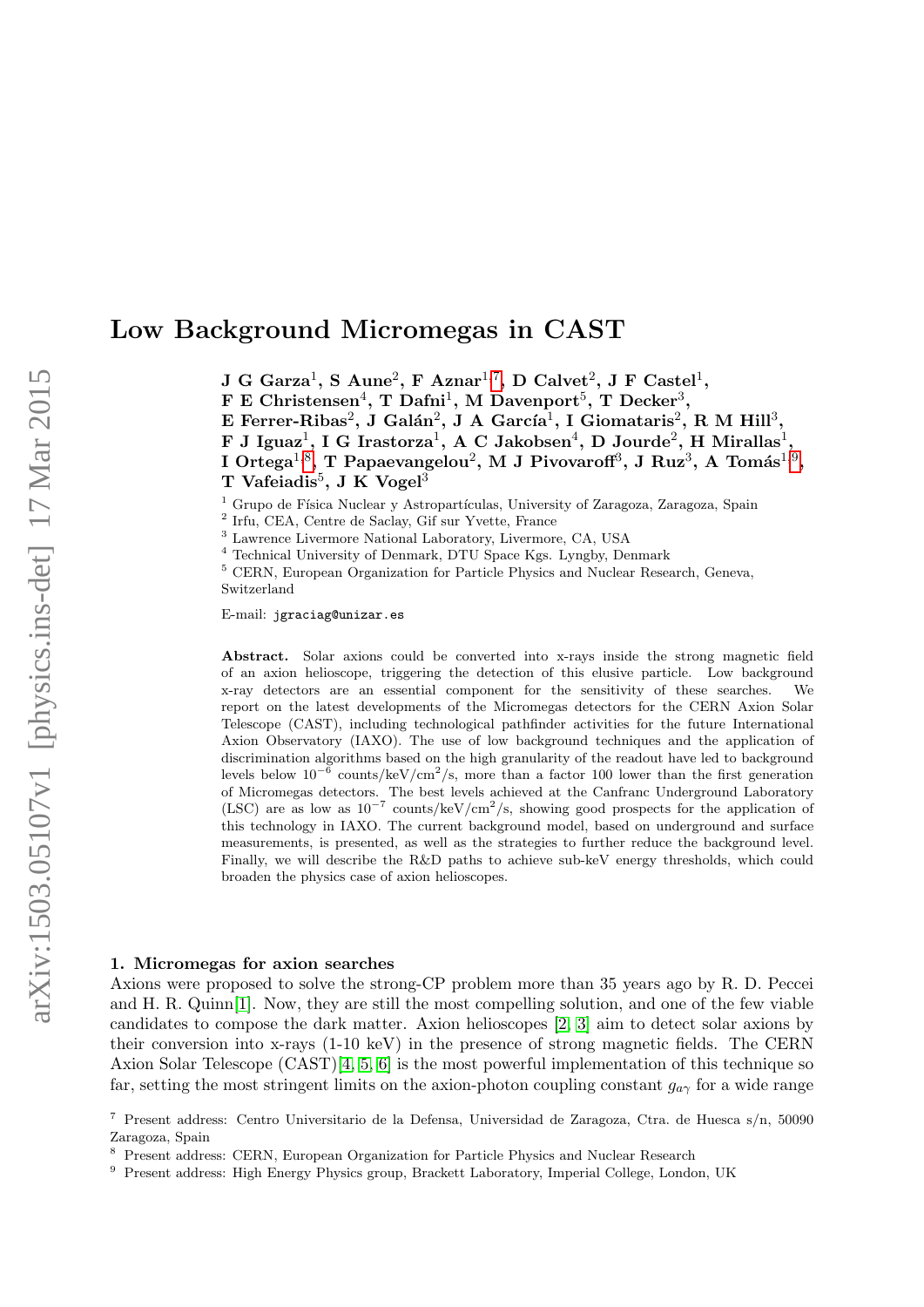

<span id="page-2-0"></span>**Figure 1.** The CAST microbulk Micromegas readout parallelizes  $6 \times 6$  cm in  $120 \times 120$  strips (left). Detector sketch showing the main components of the detection chamber (center). The x-ray window is a gas-tight,  $4 \mu m$ , aluminized mylar foil glued on a spider-web patterned copper strong-back that withstands the differential pressure to the magnet vacuum system (right).

of axion masses [\[5,](#page-5-4) [6\]](#page-5-5). The future International Axion Observatory (IAXO) aims to increase the sensitivity to the axion-photon coupling constant by 1-2 orders of magnitude [\[7,](#page-5-6) [8\]](#page-5-7).

The sensitivity of an axion helioscope can be considered in terms of four main ingredients (magnet, optic, x-ray detector, exposure) of such an experiment as  $g_{a\gamma} \propto b^{1/2} \epsilon^{-1} \times s^{1/2} \epsilon_0^{-1} \times$  $(BL)^{-2}A^{-1} \times t^{-1/2}$  [\[9\]](#page-5-8). Here, t is the exposure time, L and A are the length and cross-sectional area of the magnet, B the intensity of the magnetic field, s and  $\epsilon_o$  are the focusing spot area and efficiency of the x-ray optics, and  $b$  and  $\epsilon$  are respectively the background level and signal efficiency of the x-ray detectors.

Therefore, high-efficient low-background x-ray detectors are mandatory for an axion helioscope. Microbulk Micromegas (MM) x-ray gaseous detectors [\[10\]](#page-5-9) are currently used to equip three of the four CAST magnet bores, and they have been proposed as the baseline detector technology for IAXO (figure [1\)](#page-2-0). The choice of this technology is based on several properties: a) the readout is highly granular, allowing a strong background suppression based on the different topology of the x-ray signal (point-like) and the gamma and muon background (extended, non-symmetric tracks) [\[11\]](#page-5-10); b) all the detector components are carefully chosen to have low radioactivity, including the Micromegas readout, whose radioactivity has been measured in a high-purity germanium detector in the Canfranc Underground Laboratory (LSC) [\[12\]](#page-5-11). c) active and passive shielding techniques can be applied as in rare event searches; d) their manufacture relies on a consolidated technique that guarantees the stability of the readout over long running periods; high and uniform gains are achieved, and good energy resolution (12% FWHM at 5.9 keV) can be reached [\[13,](#page-5-12) [14\]](#page-5-13).

The integration of an x-ray focusing device with a low background MM detector is presented in section [2.](#page-3-0) The latest background levels achieved in CAST-MM detectors [\[15\]](#page-5-14) and in the Canfranc Underground Laboratory make the MM technology an excellent candidate for accomplishing the IAXO requirements, namely  $10^{-7} - 10^{-8} \text{ keV}^{-1} \text{cm}^{-2} \text{s}^{-1}$  in the energy range of interest (RoI). The current background model and the strategies to further reduce the background level are presented in section [3,](#page-3-1) while in section [4](#page-4-0) some research paths for lowering the energy threshold are presented.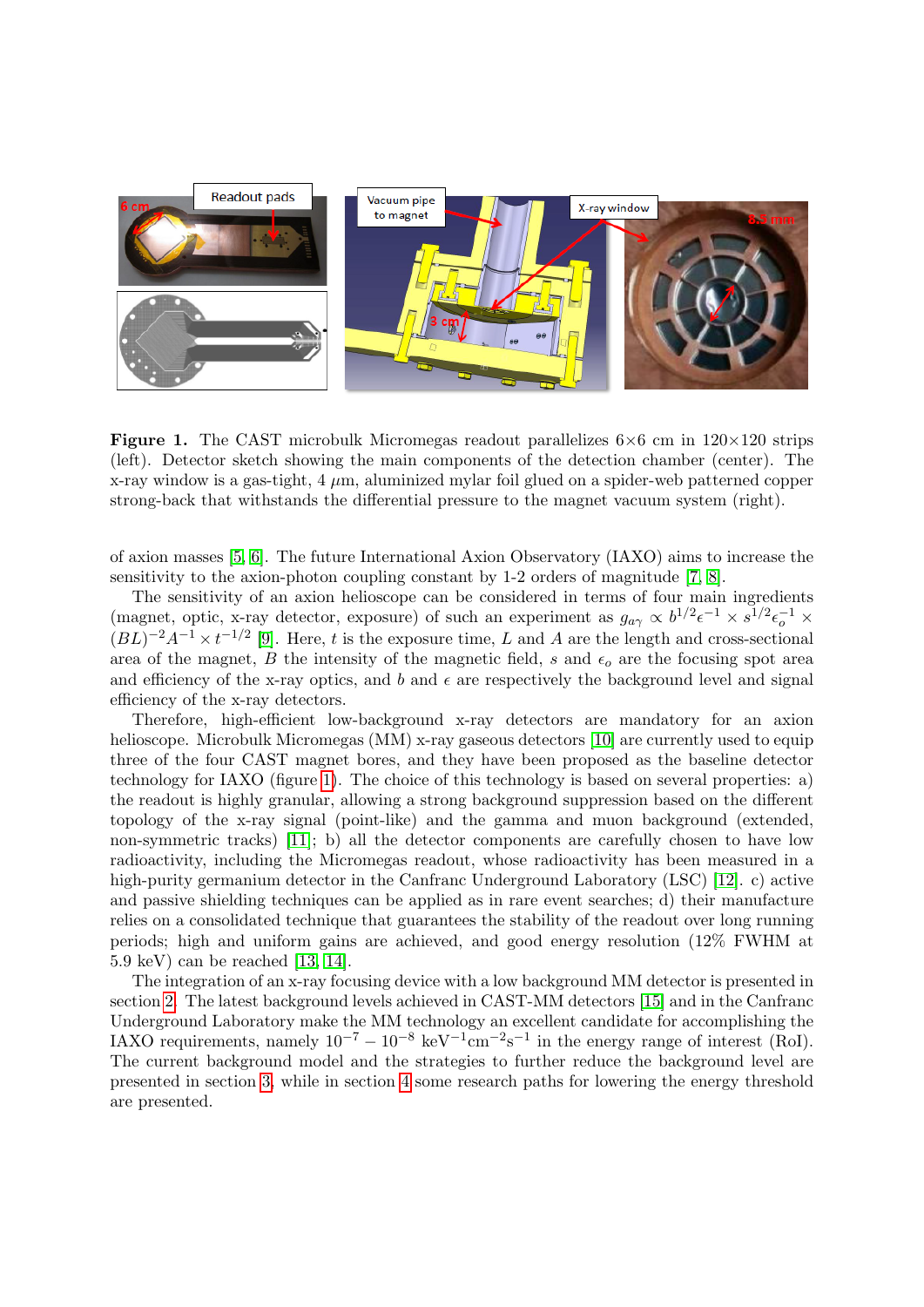

<span id="page-3-2"></span>Figure 2. Sketch of the CAST detection line composed of a low background MM placed at the focal point of an x-ray telescope (left). Intensity map of a regular  $55$ Fe calibration (right-up) where the shadow of the strong-back is observed. The same is represented for x-rays coming through the optics from a source placed 13 m away (right-down).

#### <span id="page-3-0"></span>2. MM and x-ray optics

The helioscope technique can be enhanced by the use of an x-ray focusing device, increasing the signal-to-background ratio and thus the sensitivity. A new dedicated x-ray optic was installed at one end of the CAST magnet in 2014, with a low background MM at its focal plane. On top of increasing CAST's sensitivity, it is a demonstration of the techniques proposed in the conceptual design report for IAXO [\[8\]](#page-5-7). The line is composed of a ∼5 cm diameter, 1.3 m focal-length Wolter I x-ray telescope (XRT) and a shielded MM detector made of radiopure components (figure [2,](#page-3-2) left). For the first time, the telescope has been specifically designed for axion research using NUSTAR technology [\[16,](#page-5-15) [17\]](#page-5-16).

This line was successfully commissioned shortly after its installation at CAST, and it is currently looking for solar axions. Figure [2](#page-3-2) (top-right) shows the intensity map registered by the MM detector produced with a regular  $55$ Fe source placed behind the x-ray optic. The intensity map produced in the MM detector by an x-ray source focused by the telescope is shown in figure [2](#page-3-2) (bottom-right): it approximately defines the region where the axion signal is expected. The increase in sensitivity due to the x-ray optic focusing is roughly estimated as a factor  $5 - 8$ . A detailed paper reporting the design, operation and results of the MM+XRT system is in preparation, as well as a more technical paper on the x-ray focusing device.

#### <span id="page-3-1"></span>3. CAST-MM background model and strategies for reduction

The application of background suppression techniques, the reliability of the microbulk technology, the upgrade of the readout electronics and the tuning of the rejection algorithms led to a level reduction of more than two orders of magnitude in CAST-MM detectors over the last ten years (figure [3\)](#page-4-1) [\[11,](#page-5-10) [18\]](#page-5-17). The current background level is below  $10^{-6}$  keV<sup>-1</sup>cm<sup>-2</sup>s<sup>-1</sup> in the CAST RoI [\[15\]](#page-5-14). The corresponding background energy spectrum is characterized by a fluorescence peak at 8 keV (from copper  $K_{\alpha}$  emission), its escape peak at 5 keV and by the argon  $K_{\alpha}$  emission line at 3 keV (figure [3\)](#page-4-1). The operation of a replica of the detector in the LSC sets a level as low as  $\sim 10^{-7}$  keV<sup>-1</sup>cm<sup>-2</sup>s<sup>-1</sup>, almost at the required IAXO levels.

Further background reductions depend on the identification of the source of the remaining events and on the application of the necessary techniques to minimize them. The current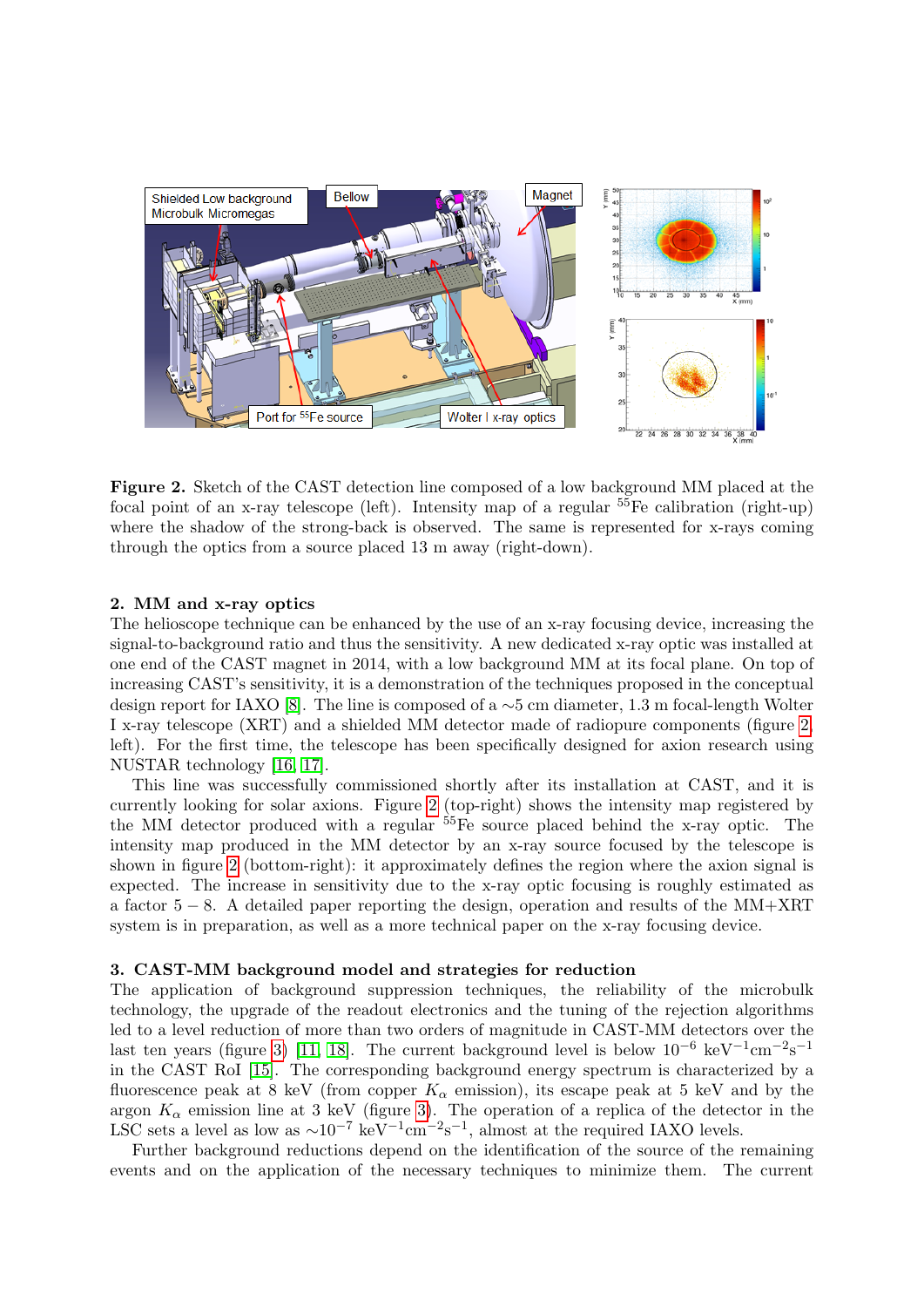

<span id="page-4-1"></span>Figure 3. Evolution of the background level in CAST, the limit obtained in the LSC and IAXO goals (left). Background energy spectrum of the CAST line in 2014 (right).

| Contribution | Level $(\text{keV}^{-1}\text{cm}^{-2}\text{s}^{-1})$ |                    | Reduction technique applied                        |
|--------------|------------------------------------------------------|--------------------|----------------------------------------------------|
|              | <b>Before</b>                                        | After              |                                                    |
| Gamma flux   | $7\times10^{-5}$                                     | Negligible?        | Full coverage by 10 cm lead shielding              |
| Radon        | $8\times10^{-7}$                                     | Negligible         | Nitrogen flux inside the shielding                 |
| Cosmic muons | $2\times10^{-6}$                                     | $7 \times 10^{-7}$ | $95\%$ coverage by an active muon veto             |
| Al cathode   | $5 \times 10^{-7}$                                   | Negligible         | Replacement by an ultrapure copper cathode         |
| LSC limit    | $1.1 \times 10^{-7}$                                 |                    | $39\,\mathrm{Ar}$ ?, Neutrons?, cosmic activation? |

Table 1. Summary of the different contributions to the background level in the RoI of the CAST-MM detectors and the techniques applied to reduce them (table extracted from [\[20\]](#page-6-0)). A detailed description of the measurements and their associated error is given in [\[11\]](#page-5-10).

understanding of the background sources is summarized in table [3.](#page-4-1) This model is based on in-situ measurements at CAST, tests underground (at the LSC) and at surface, as well as in Geant4 simulations. While the contributions from gamma rays, radon and internal radioactivity have been reduced to negligible levels, the dominant component is caused by cosmic muons and their secondary products, generated after their interaction in the setup components. The origin of the events limiting the LSC performance is unknown. Some hypotheses are the  $\beta$ -decay of <sup>39</sup>Ar present in the detection medium, neutrons or cosmic activation of the materials.

The strategy to reduce background at surface level are based on the installation of thicker and more compact shielding and in a  $4\pi$  enlarged muon veto system. Pushing the lowest underground limit requires a change in the active gas to xenon or neon, or the installation of a neutron shielding. These activities are being developed in the context of the R&D phase for the IAXO technical design report.

#### <span id="page-4-0"></span>4. Towards lower energy thresholds

The efficiency of the x-ray focusing device shifts the signal to lower energies. Even in the hadronic axion production mechanism, an important fraction of the signal is at sub-keV energies. Moreover, axions could be produced at the Sun via non-hadronic processes at an energy peaking around 1 keV [\[19\]](#page-5-18). More exotic searches, like paraphotons or chameleons also peak at very low energies. These facts motivate the use of sub-keV energy threshold detectors.

The R&D paths for lowering the energy threshold include: the use of more transparent x-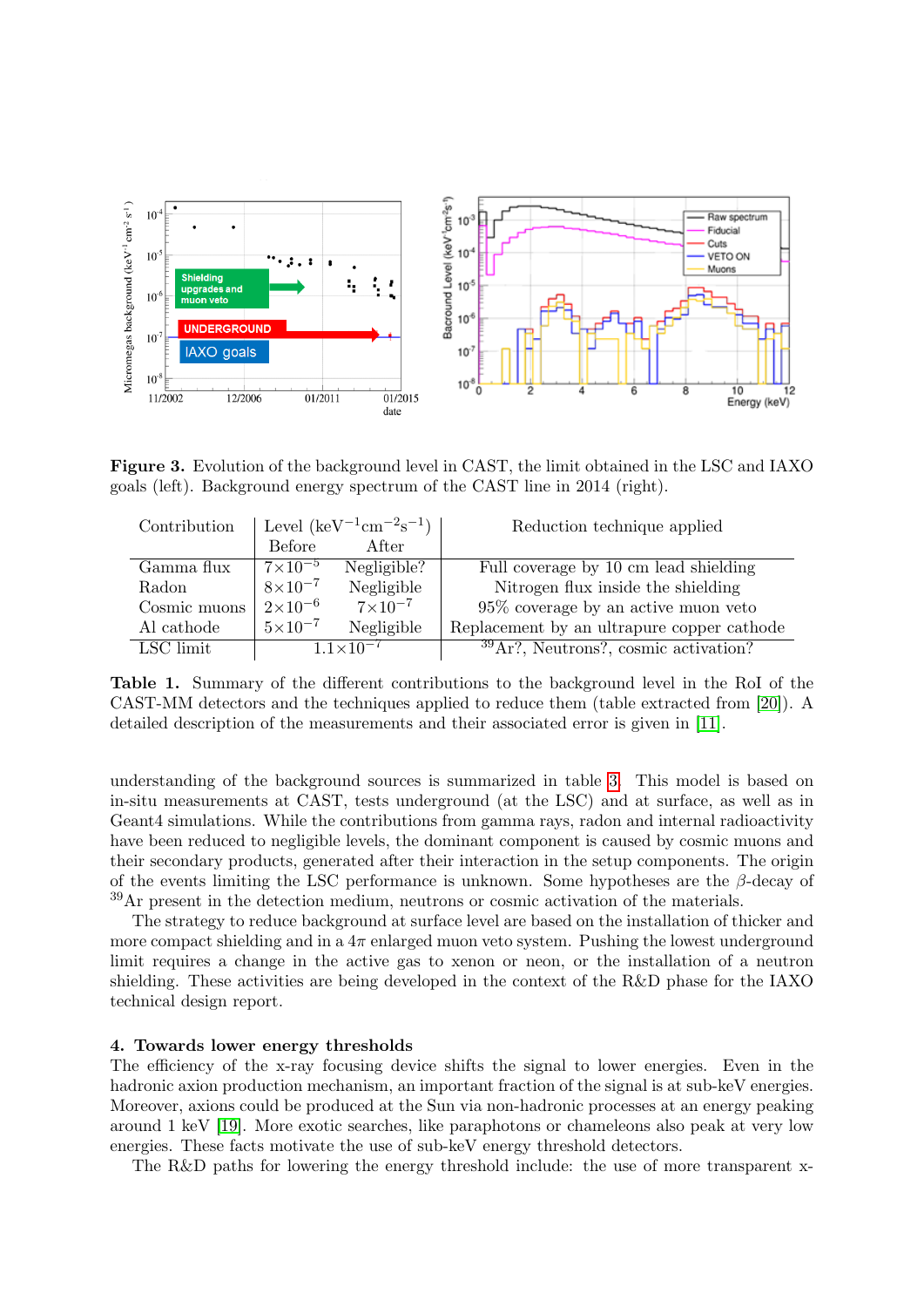ray windows made out of other materials or different geometries than presently used; other gas mixtures with higher gain at the operation point [\[14\]](#page-5-13); self-triggered electronic readouts to improve the signal-to-noise ratio [\[21\]](#page-6-1); calibration at lower energies that will provide new analysis tools based on the dependence of the event topology on the x-ray energy (see [\[20\]](#page-6-0) for more details).

#### 5. Conclusions

The Micromegas detectors in CAST have reduced their background level by more than two orders of magnitude in the last decade, reaching values below  $10^{-6}$  keV<sup>-1</sup>cm<sup>-2</sup>s<sup>-1</sup>. The different measurements performed at CAST and at the LSC have allowed to build a background model with our understanding of the system. The main contributions have been identified and partially or totally reduced. We have presented the open R&D paths for further reducing the remaining contributions together with new research paths for lowering the energy threshold of the MM detectors. Finally, the best levels achieved in the measurements performed in the LSC motivate the use of this technology in IAXO.

#### Acknowledgments

We want to thank our colleagues of CAST for many years of collaborative work in the experiment, and many helpful discussions and encouragement. Part of this work was performed under the auspices of the U.S. Department of Energy by Lawrence Livermore National Laboratory under Contract DE-AC52-07NA27344. We thank R. de Oliveira and his team at CERN for the manufacturing of the microbulk readouts. We also thank the LSC staff for their help in the support of the Micromegas setup at the LSC. The authors would like to acknowledge the use of Servicio General de Apoyo a la Investigación-SAI, Universidad de Zaragoza. F. I. acknowledges the support from the Juan de la Cierva program of the MINECO. We acknowledge support from the European Commission under the European Research Council T-REX Starting Grant ref. ERC-2009-StG-240054 of the IDEAS program of the 7th EU Framework Program. We also acknowledge support from the Spanish Ministry of Economy and Competitiveness (MINECO) under contracts ref. FPA2008-03456, FPA2011-24058 and EIC-CERN-2011-0006, as well as under the CPAN project ref. CSD2007-00042 from the Consolider-Ingenio 2010 program. Part of these grants are funded by the European Regional Development Fund (ERDF/FEDER).

#### References

- <span id="page-5-0"></span>[1] Peccei R D and Quinn H R 1977 Rev. Lett. 38 1440-1443
- <span id="page-5-1"></span>[2] Sikivie P 1983 Phys. Rev. Lett 51 1415
- <span id="page-5-2"></span>[3] van Bibber K et al. 1989 Phys. Rev. D39
- <span id="page-5-3"></span>[4] CAST Collaboration, Zioutas K et al. 2005 Phys. Rev. Lett. 94 121301
- <span id="page-5-4"></span>[5] CAST Collaboration, Adriamonje S 2007 et al.JCAP 04 010
- <span id="page-5-5"></span>[6] CAST Collaboration, Arik E 2014 et al.Phys. Rev. Lett. 112 091302
- <span id="page-5-6"></span>[7] Irastorza I G et al. 2013 CERN-SPSC-2013-022, SPSC-I-242
- <span id="page-5-7"></span>[8] Armengaud E et al. 2014 JINST 9 T05002
- <span id="page-5-8"></span>[9] Irastorza I G et al. 2011 JCAP 1106 013
- <span id="page-5-9"></span>[10] Adriamonje S et al. 2010 JINST 5 P02001
- <span id="page-5-10"></span>[11] Aunse S et al. 2014 JINST 9 P01001
- <span id="page-5-11"></span>[12] Cebrian S et al. 2011 Astropart. Phys. 34 354
- <span id="page-5-12"></span>[13] Cebrian S et al. 2010 JCAP **1010** 010
- <span id="page-5-13"></span>[14] Iguaz F J et al. 2012 JINST 7 P04007
- <span id="page-5-14"></span>[15] Garza J G et al. 2013 JINST 8 C12042
- <span id="page-5-15"></span>[16] Harrison F A et al. 2013 Astrophysical Journal 770 103
- <span id="page-5-16"></span>[17] Jakobsen A C et al. 2013 Proc. SPIE 8861
- <span id="page-5-17"></span>[18] Garcia J G et al. 2013 J. Phys Conf Ser. 460 012003
- <span id="page-5-18"></span>[19] Redondo J 2013 JCAP 1312 008